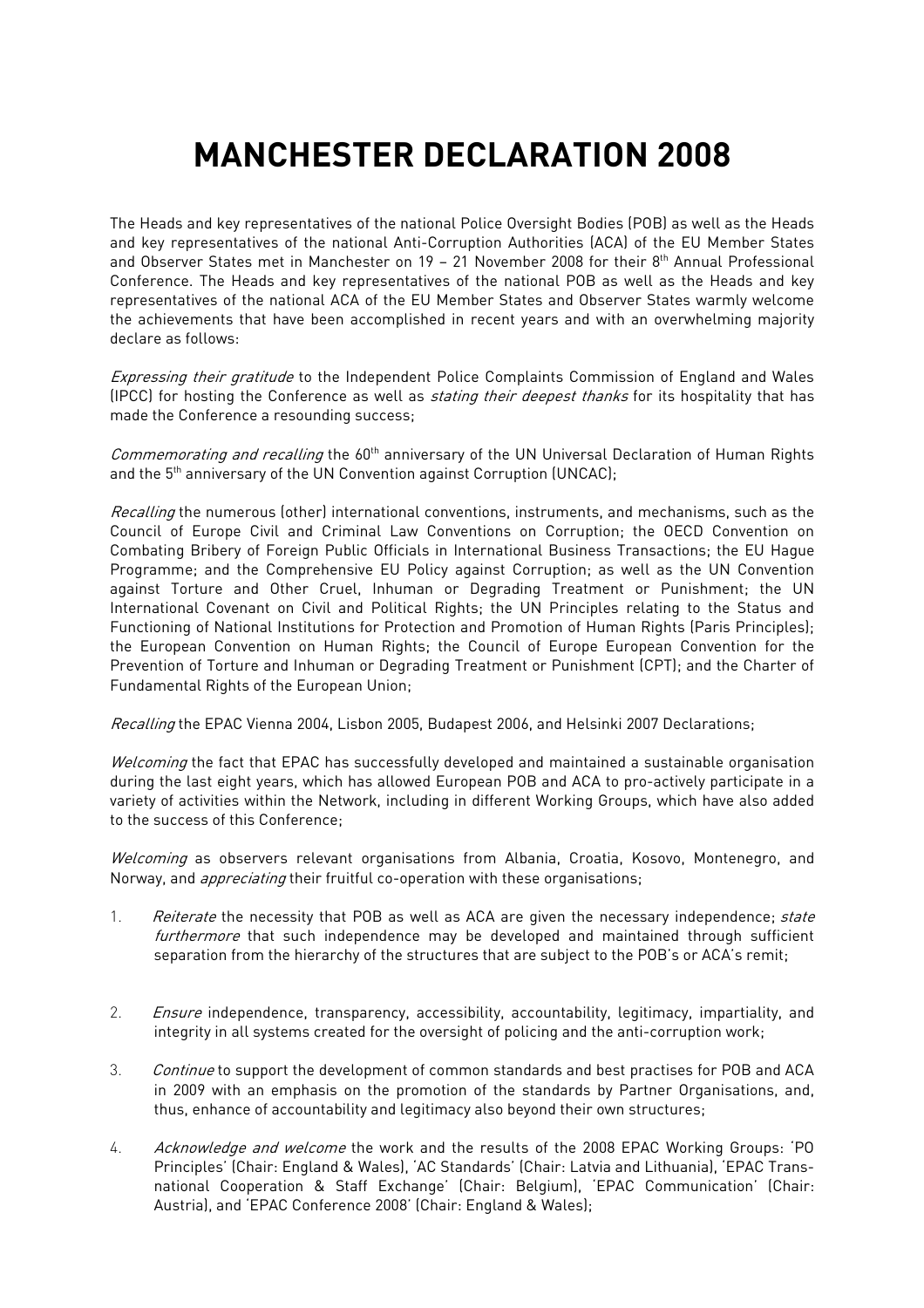- 5. Commit themselves to further develop the EPAC Network and to take first steps toward the adoption of an EPAC Constitution, by appointing a Steering Group comprising a President, 2 Co-Chairs (one each for ACA and POB) and 2 Deputy Chairs (one each ACA and POB) (all of which have been individually appointed by the Conference), in order to also support the implementation of the EACN Council Decision of 24 October 2008 until its separate full operability, and who are charged with collective responsibility, supported by the Secretariat, for the development of a draft EPAC Constitution to be discussed and formally approved by the Annual Professional Conference;
- 6. Implement a Partners Working Group EPAC "Constitution" (chaired by the President) to assist the Steering Group in their development of a draft EPAC Constitution, open to attendance by representatives of all EPAC Partners, based upon the principles of independence, transparency, accountability, legitimacy, impartiality, and integrity and shall provide aims & objectives and provisions, among others, relating to governing structure, membership, finances, and rules of procedure;
- 7. Request the President subject to availability of resources especially: to promote and advocate the values and goals of EPAC; to be responsible for the effective operation and representation of EPAC; to oversee the overall direction and promotion of EPAC; to function as the public face of EPAC; to liaise and co-operate with other organisations and forums; to preside at the Annual Professional Conference; to report to the Annual Professional Conference on his/her activities and achievements;
- 8. Request the Co-Chairs subject to availability of resources especially: to lead, promote and advocate the values and goals of EPAC and the strand (ACA or POB) they are representing, particularly in the Steering Group and the Partners Working Group "Constitution"; to support the President in his/her functions; to liaise with their respective Deputy Co-Chairs; to report to the Annual Professional Conference on his/her activities and achievements; and request the Deputy Co-Chairs - subject to availability of resources – especially: to lead, promote and advocate the values and goals of EPAC and the strand (ACA or POB) they are representing, particularly in the Steering Group and the Partners Working Group "Constitution"; to support the President and Co-Chairs in their functions;
- 9. Request the Secretariat subject to availability of resources especially: to provide the Steering Group, the Partners Working Group "Constitution", and other Working Groups with administrative support in relation to the mandated activity and the Annual Professional Conference; to inform - on a regular basis, through website and newsletters - all Partners of EPAC developments and activities; to engage in and to continue to collect and co-ordinate notifications of the national contact points by the Member States for EACN nominations; to assist in any other administrative, technical and communication issues and duties with regard to the coherent design of the EPAC Network; to report to the Annual Professional Conference on its activities and achievements;
- 10. Request the Working-Group Chairs subject to availability of resources especially: to convene, chair and co-ordinate the work of the respective Working Group; to coordinate their work with the Secretariat; to report to the Annual Professional Conference on their Working Group's activities and achievements;
- 11. Request the President, the Co-Chairs, the Deputy Co-Chairs, and the Secretariat subject to availability of resources – to engage in their activities and carry out their functions until the (new) Constitution is adopted by the Annual Professional Conference;